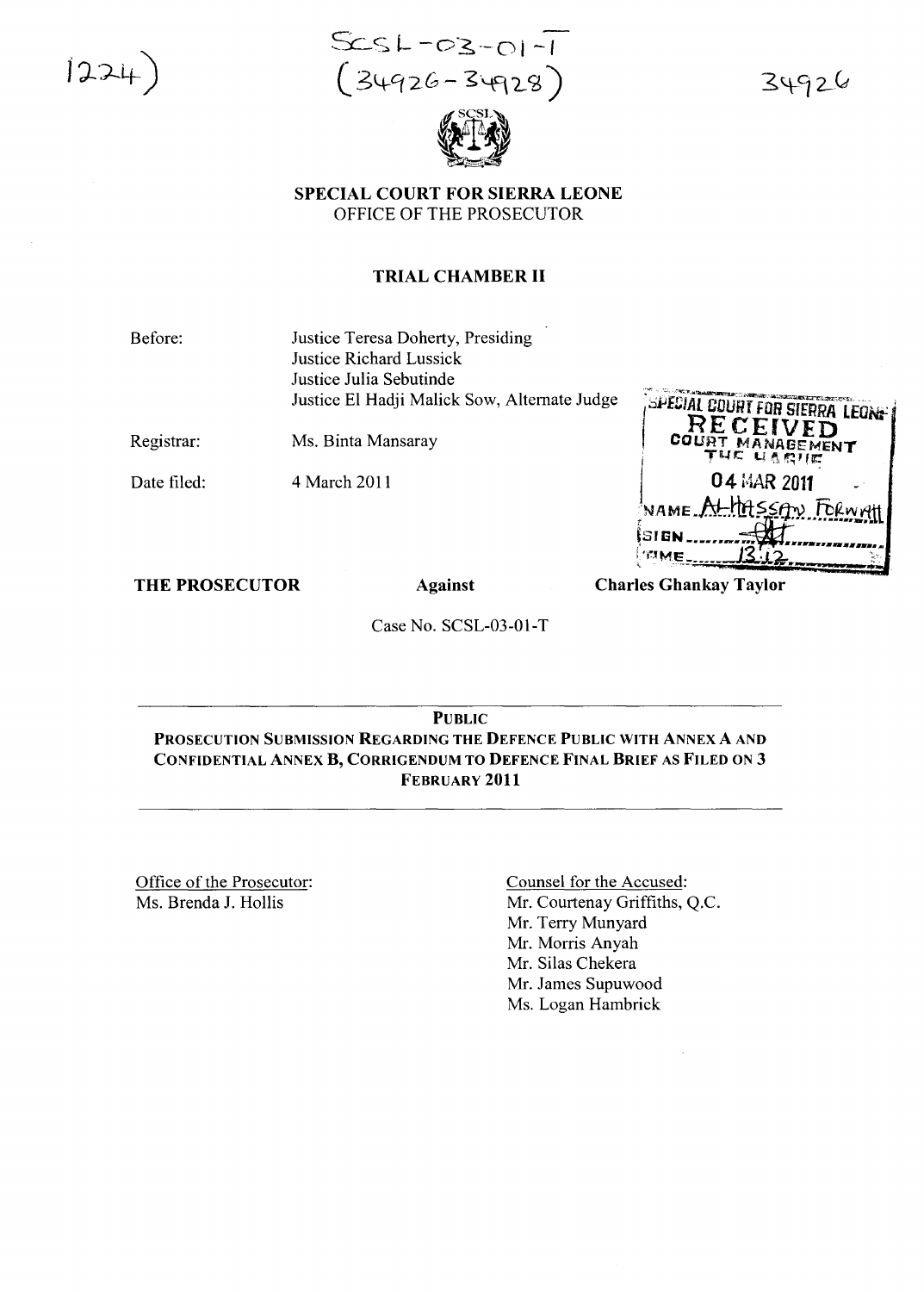#### I. INTRODUCTION

1. Pursuant to the Appeals Chamber 'Decision on the Defence Notice of Appeal and Submissions Regarding the Decision on Late Filing of Defence Final Trial Brief.<sup>1</sup> which directs the Trial Chamber to accept the Defence Final Trial Brief, the Prosecution hereby files its submissions on the Defence 'Public, with Annex A and Confidential Annex B, Corrigendum to Defence Final Trial Brief as Filed on 3 February 2011,<sup>2</sup> filed on 8 February 2011.

## **II.** SUBMISSIONS

- 2. The Prosecution notes that the Defence Corrigendum to its Final Trial Brief deals only with formatting, typographical and grammatical errors and minor substantive errors made due to administrative oversight. On that basis, the Prosecution does not object to the acceptance of the corrected Defence Final Trial Brief.
- 3. The Prosecution also notes the 'Order for Expedited Filing'<sup>3</sup> of 17 February 2011 which re-classified the Public Annex A of the Defence Corrigendum as Confidential. The Prosecution adopts its earlier arguments on the oversize Defence Final Trial Brief as set out in the 'Public with Confidential Annex Motion to Substitute Prosecution Final Trial Brief. 4

Filed in The Hague, 4 March 2011 For the Prosecution,

Brenda J. Hollis The Prosecutor

<sup>I</sup> *Prosecutor* v. *Taylor,* SCSL-03-01-T-1223, Public Decision on the Defence Notice of Appeal and Submissions Regarding the Decision on Late Filing of Defence Final Trial Brief, 3 March 2011.

*<sup>2</sup> Prosecutor* v. *Taylor,* SCSL-03-01-T-1194, Public with Annex A and Confidential Annex B Corrigendum to Defence Final Trial Brief as Filed on 3 February 2011, 8 February 2011 ("Corrigendum").

*<sup>3</sup> Prosecutor* v. *Taylor,* SCSL-03-01-T-1210, Order for Expedited Filing, 17 February 2011.

*Prosecutor* v. *Taylor,* SCSL-03-01-1189, Public with Confidential Annex Motion to Substitute Prosecution Final Trial Brief, 4 February 2011.